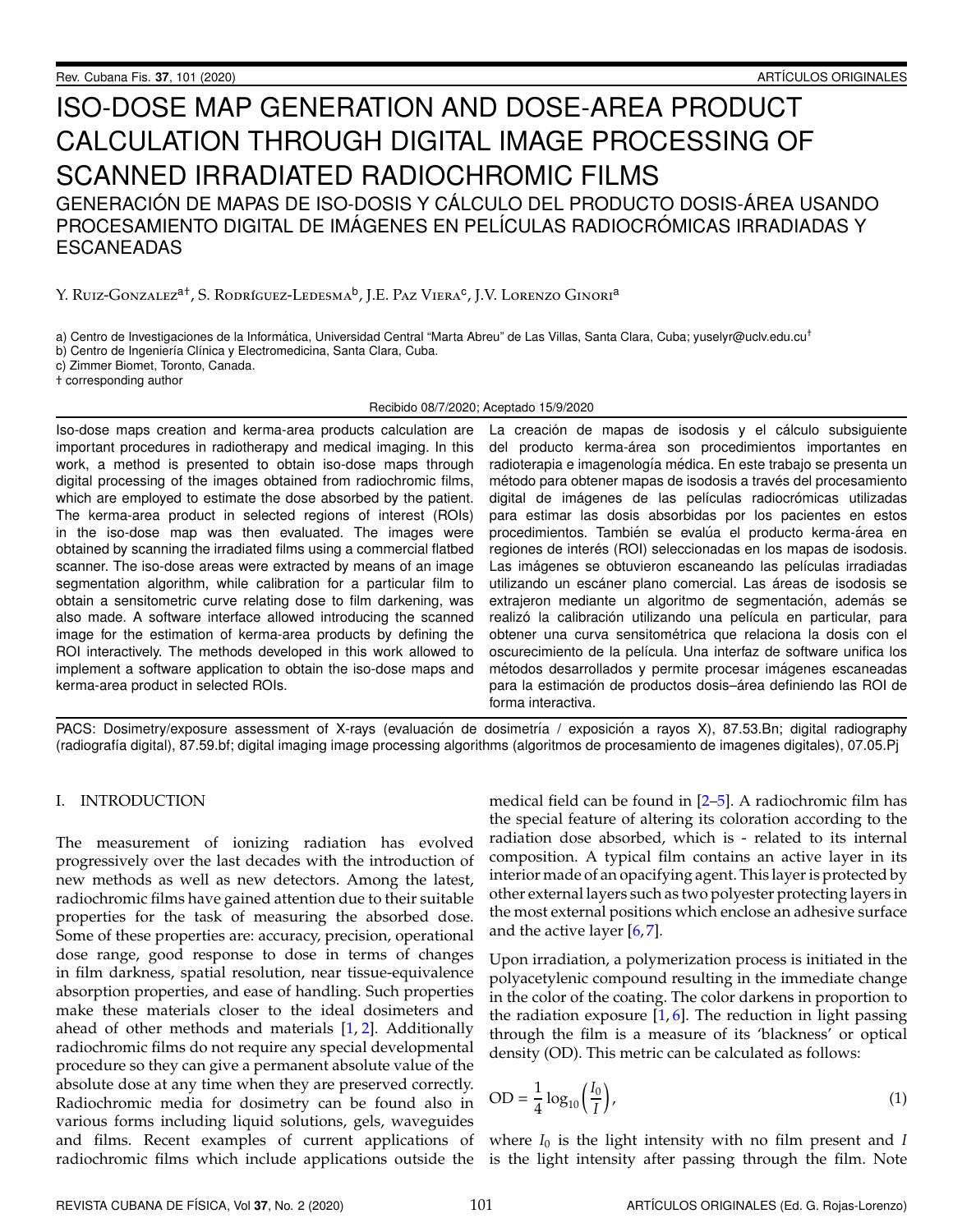that since  $\left(\frac{I_0}{I}\right)$  has an exponential relationship to the dose, the OD is appropriately linear with dose. The acceptance of this relationship has led to the wide use of the film as a dosimeter [\[1\]](#page-6-0).

<span id="page-1-0"></span>

Figure 1. Scanned image of an irradiated film showing the labels of the differently irradiated zones.

Fig. [1](#page-1-0) shows the scanned image of an irradiated film and a comparison strip which usually accompanies the film pack when it is purchased. It is used to have an estimate of radiation dose by visually comparing the opacity of the film with the strip specific values. This way, the precision of estimated values is affected by quantization as well as by the subjective evaluation of the observer.

Usually the film is placed between the radiation source and the object to be irradiated. Then, the degree of darkening can be measured by employing apparatus such as reflection or transmission densitometers, spectrophotometers, scanners and opto-electronic instrumentation [\[8,](#page-6-5) [9\]](#page-6-6).

It is a regular practice to neglect small uncertainties such as the overall uncertainty of the dose measurement in the reference field, the uncertainty due to the non-uniform thickness of the film sensitive layer, and uncertainties associated with the equipment used to measure OD. Then, if the films are correctly calibrated, they can operate as absolute dosimeters yielding information directly about absorbed dose in absorbed radiation measurement units  $(Gy)$  [\[1,](#page-6-0)[2,](#page-6-1)[10\]](#page-6-7).

Radiochromic films have been used in therapy  $[3, 11]$  $[3, 11]$  $[3, 11]$  as well as in diagnostic or treatment [\[12\]](#page-6-10), to have an estimate of the absorbed dose by the patient subjected to any of these procedures. In this case, the film is placed between the radiation source and the patient, covering the area to be irradiated and remaining in that position until the procedure is done. No further procedure is required with the film (such as development or other chemical treatment) to estimate the degree of opacity caused by the absorbed radiation.

Previous dosimeters such as semiconductors or TLDs, usually mounted in ensembles, while offering precise measurements in certain locations, also offered a lower spatial resolution. With the introduction of radiochromic films, an accurate value of absorbed dose can be estimated at any point within the area covered by the film. Since the film darkens in proportion to radiation exposure, it is possible to measure the darkening and use it as a means for determining the amount of radiation exposure. In this way, the film may be employed not only as a radiation dosimeter but also to map radiation fields [\[1\]](#page-6-0).

Previous works have measured film opacity employing the calibration strip to perform statistical analysis of irradiation procedures [\[6\]](#page-6-3). However, in the last years there has been an increase of methods for estimating absorbed dose from the films by employing apparatus such as densitometers, or more advanced methods such as automatically estimating absorbed dose from processing digital images of the scanned irradiated films [\[11](#page-6-9)[–14\]](#page-6-11).

Making use of appropriate Digital Image Processing algorithms, this work aims at the automatic segmentation of iso–dose areas in digital images from scanned irradiated films. In order to accomplish this, the way to obtain a two-dimensional (2D) OD fluence map is to be developed, which in turn can be converted to a 2D dose map. Segmenting the 2D map in areas whose dose is constrained to some interval in order to allow differentiating areas in the film that were irradiated in a similar amount, was the previous step in order to build the corresponding iso-dose map. This map has the purpose of facilitating the task (for the specialist) of easily locating these areas in order to measure the received patient radiation dose. This could be accomplished by simply pointing at them using computer software with an adequate visualization system. Another objective is the calculation from the iso-dose map of the kerma-area product for polygonal areas defined interactively.

# II. MATERIALS AND METHODS

## *II.1. General aspects of the calibrating procedure*

Film calibration is a process that yields a relationship between absorbed dose and film opacity. It is the first step before any other procedure is realized with the film in order to obtain any value of absorbed dose within the film's operation range from its opacity degree. Film opacity can be measured either by employing transmission or reflection densitometers, spectrophotometers, and/or flatbed scanners. In the case of scanners the acquired images should be stored in lossless compression file formats such as TIFF or BMP in order to maintain the highest quality of image representation avoiding the effects of lossy compression [\[15\]](#page-6-12). The curve obtained is called the sensitometric curve and is a characteristic of the film employed( in these experiments (GAFCHROMIC XR-RV2 film  $[16,17]$  $[16,17]$ ). This film usually comes in a landscape format of 14 (height)  $\times$  17 (wide) inches. In order to characterize the film, a group of small pieces of size  $3 \times 4$  cm were sectioned from it maintaining the same landscape direction.The manufacturer specifies that GAFCHROMIC XR-RV2 could be used within the range 0.02 Gy to 50 Gy, with an energetic dependence less than 8 %, and between 30 keV and 30 MeV. In this case to the effect of selecting an appropriate method for interpolation, the range of radiation doses used in the samples was extended up to 100 Gy. It is known that the manufacturer recommends the use of the film in the range 0.02-50 Gy, however it is also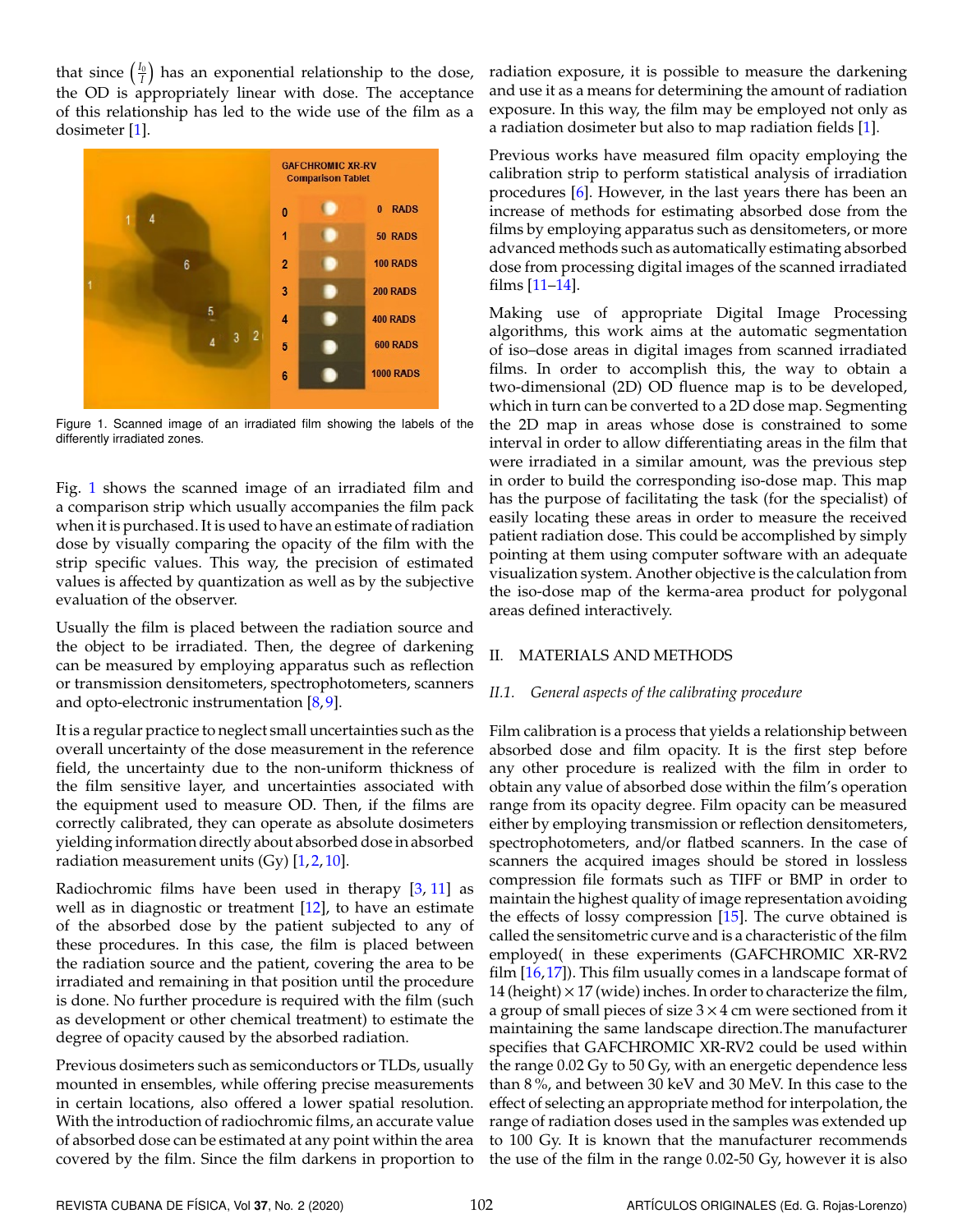known that the human visual system is capable to discern only up to 30 intensity levels in an image. This means that in the comparisons table of Fig. [1,](#page-1-0) the darkest samples look very similar and the naked human eye could not discern clearly darker regions. This is not the case with digital images having intensities represented by 8 bit pixels: the computer could discern 256 intensity levels and it is possible to consider the hypothesis that with the method used in this work the useful irradiation dose range could be extended beyond 50 Gy. With the purpose of obtaining a preliminary clue about the ability of the method used here to discern high irradiation levels beyond the recommended range for the radiochromic film used in this application, as well as selecting an appropriate interpolation method capable of working properly in these conditions, here the range was extended up to 100 Gy as can be appreciated in the samples shown in Fig. [2,](#page-2-0) samples 14-16.

The protocol designed for the manipulation of the films (and the film pieces during calibration) pre- during-, and postirradiation was established according to previous reviews [\[1,](#page-6-0) [18\]](#page-6-15). In the conducted experiments the OD estimation of irradiated film (and/or of the film segments) was carried out employing the conventional flatbed scanner HP ScanJet 3500c. All calculations were done employing MatLab [\[19\]](#page-6-16).

#### *II.2. Film calibration*

As a first step, a group of 16 film pieces of size 3×4 cm were cut off out of the radiochromic film in order to irradiate them at different doses, and then, to measure film opacity at this values to obtain the curve relating OD with the absorbed dose. The dose values were: 125, 250, 375, 500, 750, 1000, 1500, 2000, 2500, 3000, 3500, 4000, 5000, 6500, 8000 and 10000 mGy. Irradiation took place at Departamento de Energía Nuclear (DEN), UFPE, Brasil, using a Pantak industrial X-Ray equipment, bipolar model, series 2HF420, with energies RQR6 ( $V = 80$  kV,  $I = 10$ ) mA, and beam quality of 3.01 mmAl of CSR) and RQR8  $(V = 100 \text{ kV}, I = 10 \text{ mA}$ , and beam quality of 3.97 mmAl of CSR) [14]. An envelope was built in order to hold the pieces together within an irradiation area of 15 cm diameter at 100 cm distance to the source.

Twenty four hours after all pieces were irradiated, the OD was measured employing scanner HP Scanjet 3500c and digital image processing algorithms. Fig. [2](#page-2-0) shows the scanned images of a set of irradiated film pieces.

The analysis of film opacity could be done using separately the intensity corresponding to any of the three RGB color components (Red, Green and Blue) or their combination in the Visual channel instead, obtained by means of the relation:

$$
V = 0.299I_R + 0.587I_G + 0.114I_B,
$$
  
\n
$$
V = 0.299R + 0.587G + 0.114B,
$$
\n(2)

where  $I_R$ ,  $I_G$ , and  $I_B$  are the pixel intensities in the Red, Green and Blue channels respectively [\[16\]](#page-6-13). However, it has been demonstrated in previous works [\[16,](#page-6-13) [20\]](#page-6-17) that the intensity of the red component is more sensitive to radiation in radiochromic films. Having this in mind, the OD was calculated from the red channel pixel intensities in the scanned images according to the relation:

<span id="page-2-1"></span>
$$
OD_{net} = OD_i - OD_n = \log\left(\frac{I_n - I_b}{I_i - I_b}\right),\tag{3}
$$

where  $OD_i$  and  $OD_n$  are the  $ODs$  of irradiated and non-irradiated films respectively,  $I_b$  is the background pixel value obtained while scanning a black surface and *I<sup>i</sup>* and *I<sup>n</sup>* are the pixel values in irradiated and non-irradiated images respectively using the red component. This process does not depend upon the file format used to save the images.

<span id="page-2-0"></span>

Figure 2. The sixteen irradiated pieces (1 to 16) of GAFCHROMIC XR-RV2 film, plus the non-irradiated piece (BR) at energy RQR6. The film sections and their respective doses are as follow: 1-125, 2-250, 3-375, 4-500, 5-750, 6-1000, 7-1500, 8-2000, 9-2500, 10-3000, 11-3500, 12-4000, 13-5000, 14-6500, 15-8000 and 16-10000 mGy.

To the effects of image processing, calibration curves were calculated to allow determining the dose corresponding to the specific irradiation in a film point, expressed in terms of the intensity's complement in the digital image. Here, if the intensities of the digital images from the pieces are represented in a scale such that  $0 \leq I \leq 1$ , the intensity's complement  $C_i = 1 - I$  is an indicator of the film darkness that holds a bi-univocal relationship with the image intensity and with OD*net* in equation [\(3\)](#page-2-1) thus allowing determining a direct relationship between dose and intensity. The values of irradiation corresponding to every value of intensity can be obtained by interpolating the ordered intensity-irradiation pairs corresponding to the above-mentioned sixteen irradiated film pieces.

#### *II.3. Determining the Ci-dose curves through interpolation*

In order to determine the dose corresponding to any point in the image of the scanned radiochromic film, the curves*Ci*-dose are to be determined from the experimental values calculated for the sixteen irradiated pieces previously mentioned, using interpolation techniques.

Conventional polynomial and cubic splines were the interpolation methods implemented and tested in order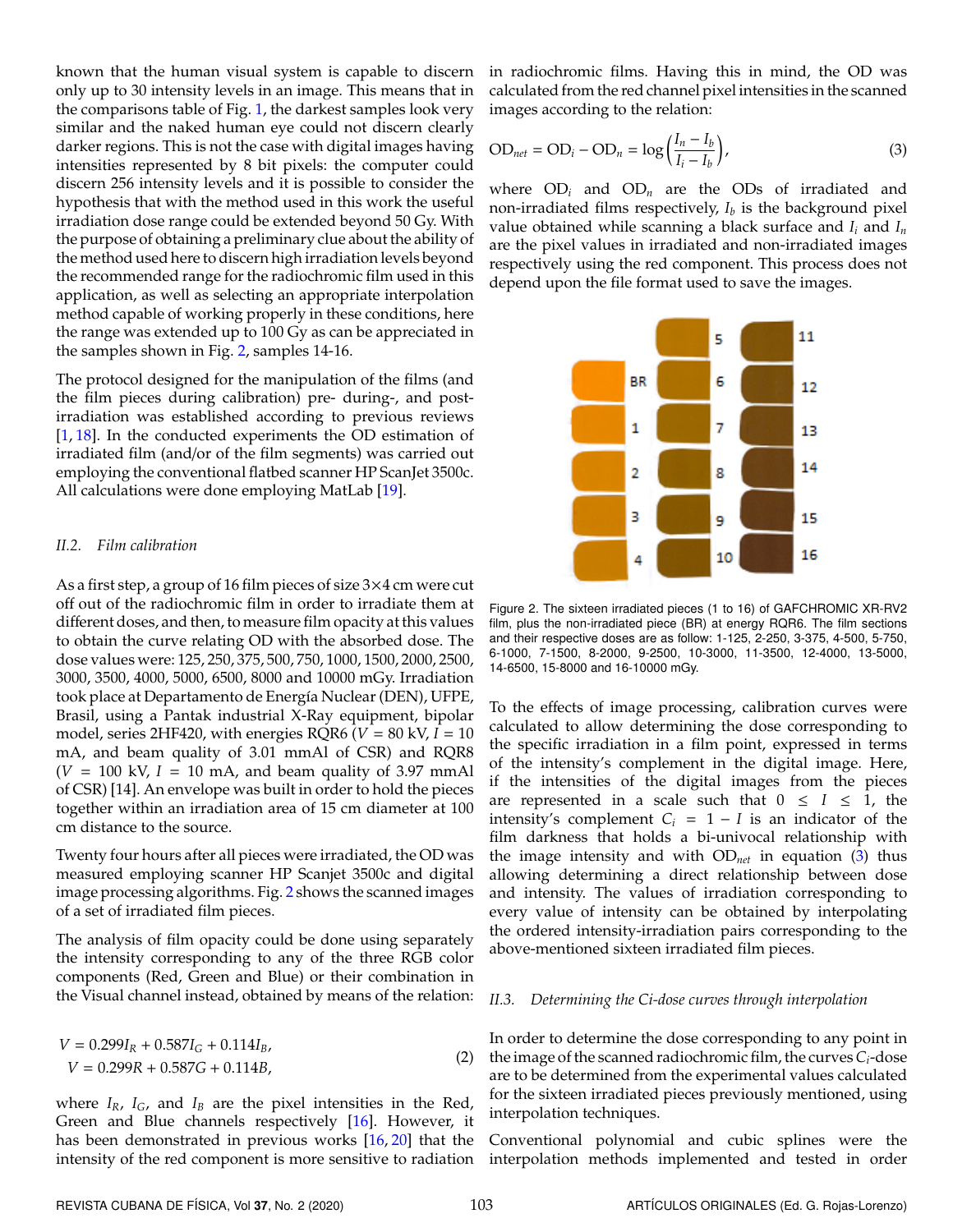to select the one that provides the best results. For polynomial interpolation, a continuous polynomial function  $\Phi$  determined from the 16 experimental points should be capable of predicting the dose value from *C<sup>i</sup>* for all the other values inside and near to the interval extended from lowest to highest dose. Here is an example for a given polynomial of order *n*,

$$
C_i = \Phi(x; a_0, \dots, a_n) = a_0 + a_1 x + a_2 x^2 + \dots + a_n x^n, \tag{4}
$$

where  $C_i$  is the intensity's complement and  $x$  is the dose (D). Polynomials of degrees 3, 4 and 5 were used to obtain the curves and compare their effectiveness.

Cubic splines use third order polynomials for a piecewise interpolation between the experimental points, with the constraint that the first and second derivatives of the curves must have the same value at both sides of the initial points. Notice that with this method the interpolated curve is forced to pass across the experimental data points.

Decimation was used to compare the interpolation methods. In this case, one out of two and one out of three were chosen to determine the polynomial coefficients or the coefficients for the cubic splines. Then, the ordinate values at the remaining points were compared to the value predicted by the interpolated curve at the respective abscissas and the root mean squared (rms) errors were compared statistically by means of the Wilcoxon signed rank test [\[21\]](#page-6-18). In this case the null hypothesis was that the mean rms error was the same for the given pair of methods ( $\mu_1 = \mu_2$ , against the alternative hypothesis that one of the methods is better than the other  $\mu_1 \neq \mu_2$ , with  $p = 0.05$ . Once the interpolation method to be used was determined, it was actually used to obtain interpolated values of D from the *C<sup>i</sup>* values of the pixels in the film, using the corresponding function characterized by their sets of coefficients.

#### *II.4. Obtaining the iso-dose map*

Once the *Ci*-dose curves were obtained, a continuous dose map was created in which the intensity of each pixel in the scanned radiochromic film was substituted by its corresponding dose value. Then, the map was median filtered to eliminate possible outliers and afterwards segmented in areas for which the dose values pertain to a prescribed interval. The intervals used for this segmentation are shown in Table [1.](#page-3-0)

Binary images were obtained by thresholding the intensity image at the pre-defined levels and assigning the value 1 to the region with a dose higher than the threshold. Then, a binary image associated to the corresponding iso-dose region was obtained by the set intersection A∩B *C* , where A and B are regions that correspond to contiguous threshold levels (where threshold in A is lower than that in B), as shown in Fig. [3](#page-3-1) together with the general intensity histogram.

Each connected component (region) associated to the corresponding dose interval in the image was then labeled with a capital letter, as indicated in Table [1.](#page-3-0) In the image to be

shown in the graphical interface, positioning the letters for this labeling was not a trivial task, as these letters should appear as centered as possible in each region. In order to accomplish this, the maximum of the distance transform in a binary image in which the logical value 0 was assigned to the region of interest and a logical 1 to the background, was used to determine the most centered points. The distance transform [\[22\]](#page-6-19) of a binary image is defined as follows: for every pixel *x* in set A, *DT*(*A*) is its distance from x to the complement of A,

<span id="page-3-1"></span>
$$
DT(A)(x) = min\left\{d(x, y), y \in A^{C}\right\}.
$$
\n(5)



Figure 3. Binary images *A* and *B* obtained by thresholding the intensity image at the levels indicated in the histogram, and the difference image obtained through A∩B *C*.

<span id="page-3-0"></span>Table 1. Iso-dose intervals and identifying characters.

| Label                   | Lower dose | Higher dose |
|-------------------------|------------|-------------|
| A                       | 0          | 150         |
| B                       | 150        | 250         |
| $\overline{\mathsf{C}}$ | 250        | 500         |
| D                       | 500        | 750         |
| $\overline{E}$          | 750        | 1000        |
| $\overline{F}$          | 1000       | 1500        |
| $\overline{\mathsf{G}}$ | 1500       | 1750        |
| $\overline{H}$          | 1750       | 2000        |
| I                       | 2000       | 2250        |
| J                       | 2250       | 2500        |
| K                       | 2500       | 3000        |
| L                       | 3000       | 3500        |
| $\overline{\mathbf{M}}$ | 3500       | 4000        |
| N                       | 4000       | 4500        |
| $\overline{\rm O}$      | 4500       | 5000        |
| $\overline{P}$          | 5000       | Inf         |

From the definition of the distance transform it is clear that *DT*(*A*) will exhibit at least one maxima at the farthest point from the region borders. In case that more than one maximum exist, one of them is selected for placement of the character that will identify the corresponding iso-dose region. Then, a binary image is created with a 'one' in each of the *DT*(*A*) maximum points and zero level in the rest of the image. These characters were built by morphological dilation of the binary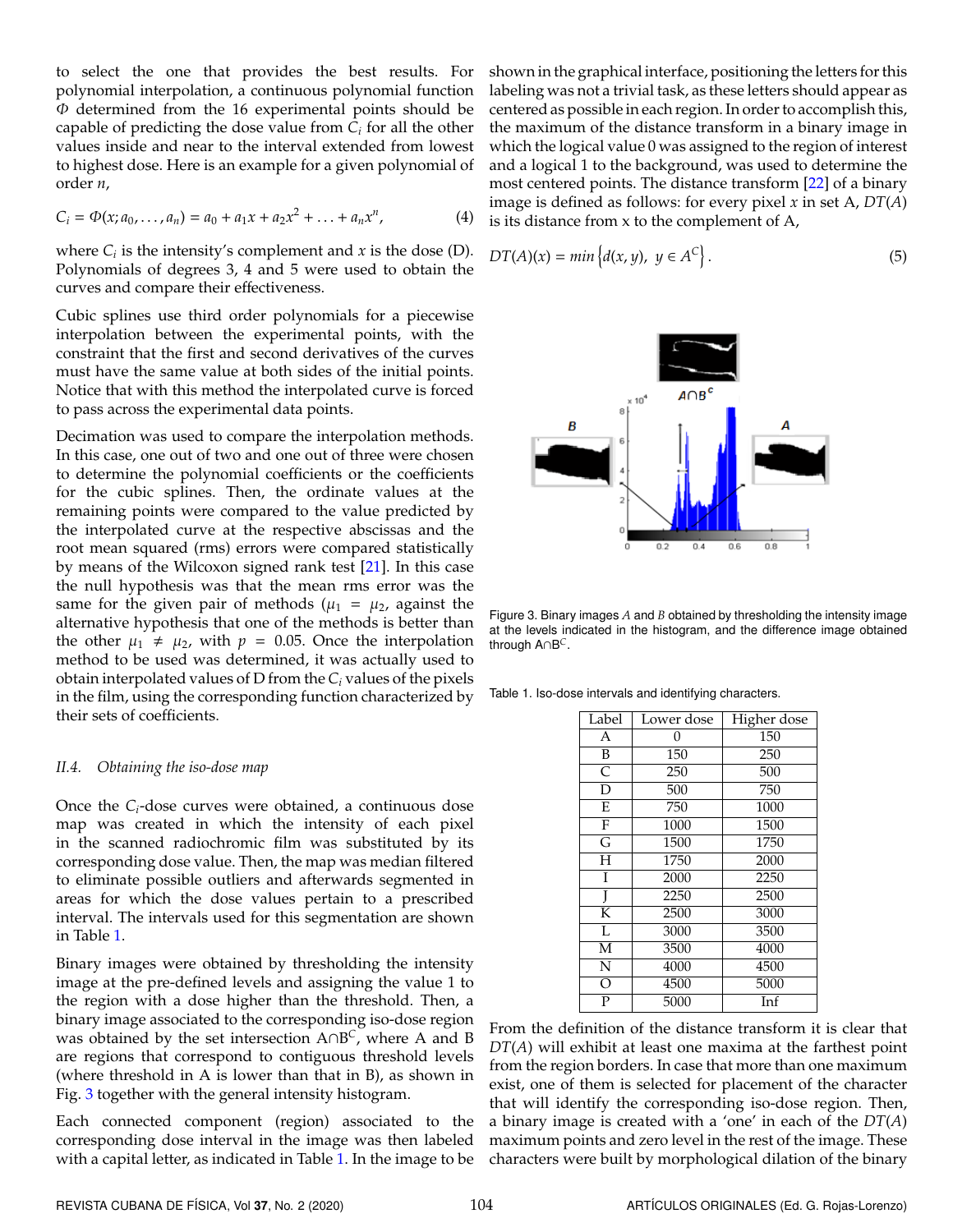points with a binary image of the character that identifies the region (see Table [1\)](#page-3-0). Fig. [4](#page-4-0) shows the various steps in labeling one iso-dose region from the distance map calculation, where each labeled iso-dose region is to be distinguished by its color according to an appropriate color map.

#### *II.5. Calculation of the kerma-area products.*

Calculation of the kerma-area product in a user-defined region can be easily accomplished once the continuous dose map was obtained. In order to perform this calculation, it is necessary to know the area covered by one pixel in the image. Let *R* be the selected region,  $d_i$  the dose associated to the *i*-th pixel  $p_i$  within this region and  $A_p$  the radiochromic film area associated to an individual pixel in the image. Then, the kerma-area product can be obtained as:

<span id="page-4-0"></span>
$$
DAP = A_p \sum \lim_{p_i \in R} d_i.
$$
 (6)



Figure 4. Labeling an iso-dose region, from top to bottom: binary map of the iso-dose region, distance map showing a maximum (most centered) pixel, small black square pointed by an arrow, and binary letters used as structuring elements for morphological dilation.

#### *II.6. The software for film image analysis*

The software algorithm created to obtain the iso-dose maps and kerma-area calculations was structured in two operation modes: calibration and measurement. In the calibration mode, the dose values corresponding to the irradiated radiochromic film pieces and the scanned images of the pieces are introduced as data. Then, the *Ci*-dose curve is obtained by interpolation and shown graphically.

In the measurement mode, the image of a radiochromic film to be evaluated is loaded, and the pixel area is also introduced. Here the pixel area depends upon both

the scanner resolution employed and the actual film size. Segmentation by thresholding is performed to obtain the iso-dose areas. These are labeled by means of morphological operations as was explained before. Finally, a polygonal region where the iso-dose area is to be evaluated is defined interactively by the user and the corresponding kerma-area product is calculated.

#### III. RESULTS AND DISCUSSION

In this work, the complementary intensity versus irradiation dose curves were used and two interpolation methods were tested: polynomial and splines. In the case of polynomial interpolation it was found experimentally that order 4 provided the best results and it was used in the comparison to splines, which is shown in Table [2](#page-5-0) for an experiment with an irradiation dose interval from 0 to 5000 mGy. Fig. [5](#page-4-1) shows the interpolated curves corresponding to these two methods. It is apparent that for the data used to obtain these curves, the fact that splines force the interpolated curve to pass across the experimental points determined the presence of a larger rms error using this method. It was found also that when the experimental points are measured carefully this difference was not statistically significant when subjected to the Wilcoxon signed rank test.

<span id="page-4-1"></span>

Figure 5. Comparison of interpolation by polynomial fitting and cubic splines.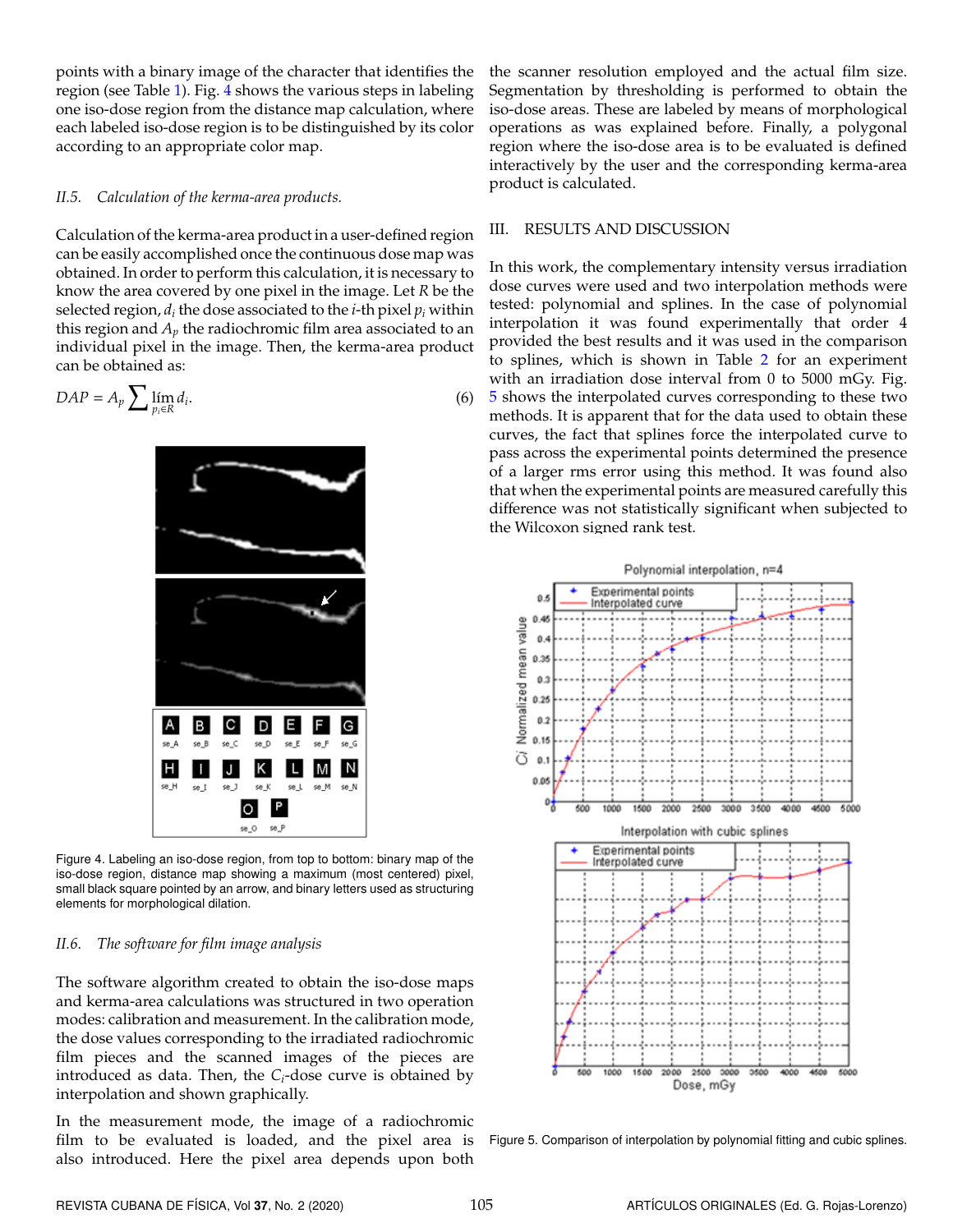<span id="page-5-0"></span>Table 2. Errors in the interpolation methods. A: Predicting 8 samples from the remaining 8 (decimating by 2), B Predicting 10 samples from the remaining 6 (decimating by 3).

|   | Polynomial | Cubic   |
|---|------------|---------|
|   | 4th order  | splines |
| A | 0.0715     | 0.2077  |
| B | 0.1056     | 0.1314  |

However, when using a wider irradiation range up to 10000 mGy, this situation changes because the polynomial fitting tends to exhibit some degree of oscillation in the range of high values. This determined that in a statistical evaluation using again the Wilcoxon signed rank test for this entire interval, the spline interpolation exhibited a better result than the polynomial one. This determined the use of splines as the method of choice (see Fig. [6\)](#page-5-1). Notice also that the points obtained for the highest irradiation values suggest that the radiochromic film might discern and estimate radiation doses beyond 5000 mGy when using digital image processing techniques, a result that should be confirmed with more formal experiments.

<span id="page-5-1"></span>

Figure 6. Interpolation with splines for the entire range up to 10000 mGy.

Iso-dose maps can be obtained in low computation time, even considering that the morphological procedures used for labeling tend to increase the computational load. Fig. [7](#page-5-2) shows a typical iso-dose map and Table [3](#page-5-3) shows the computation time for the processing of a specific radiochromic film, including that corresponding to the interpolation phase. For these measurements, an implementation in Matlab 7.0 was executed in a computer with an Intel Quad-Core processor at 2.33 MHz and with 2 GB RAM.

<span id="page-5-3"></span>Table 3. Computer time for some of the main processes.

| Program function         | Time (seconds) |
|--------------------------|----------------|
| Polynomial Interpolation | 0.93           |
| Spline interpolation     | 0.92           |
| Iso-dose map             | 21.32          |
| kerma-area product       | 0.033          |

<span id="page-5-2"></span>

Figure 7. An example of labeled iso-dose map.

#### IV. CONCLUSION

A complete software system devoted to the creation of iso-dose maps from images of irradiated radiochromic films scanned in a conventional flatbed scanner has been presented in this paper. Special attention was devoted to find the best interpolation method to construct a complementary intensity-dose curve that allowed calculating the dose corresponding to a pixel with some value of intensity in the digital image produced by the scanner. It was found that there was not a statistically significant difference between polynomial and spline interpolation up to 5000 mGy while splines showed a better performance in the range up to 10000 mGy, which can be attributed to the effects of oscillation in the polynomials.

To conclude, a method to segment the film image into iso-dose regions using thresholds, and labeling these regions by means of morphological image processing, was introduced and demonstrated. This would allow differentiating areas in the film that were irradiated in a similar amount. The system would facilitate the specialists to easily locate these areas in order to measure the radiation dose received by the patient. Kerma-area products for an interactively defined polygonal area can also be calculated easily from the iso-dose map obtained. The computer time consumption of the developed software is low, allowing an efficient application of the system.

#### ACKNOWLEDGMENTS

This research was partially funded by the Canadian International Development Agency Project Tier II-394-TT02-00 and by the Flemish VLIR-UOS Programme for Institutional University Co-operation (IUC). The authors also thank Dra. Maria do Socorro Rocha da